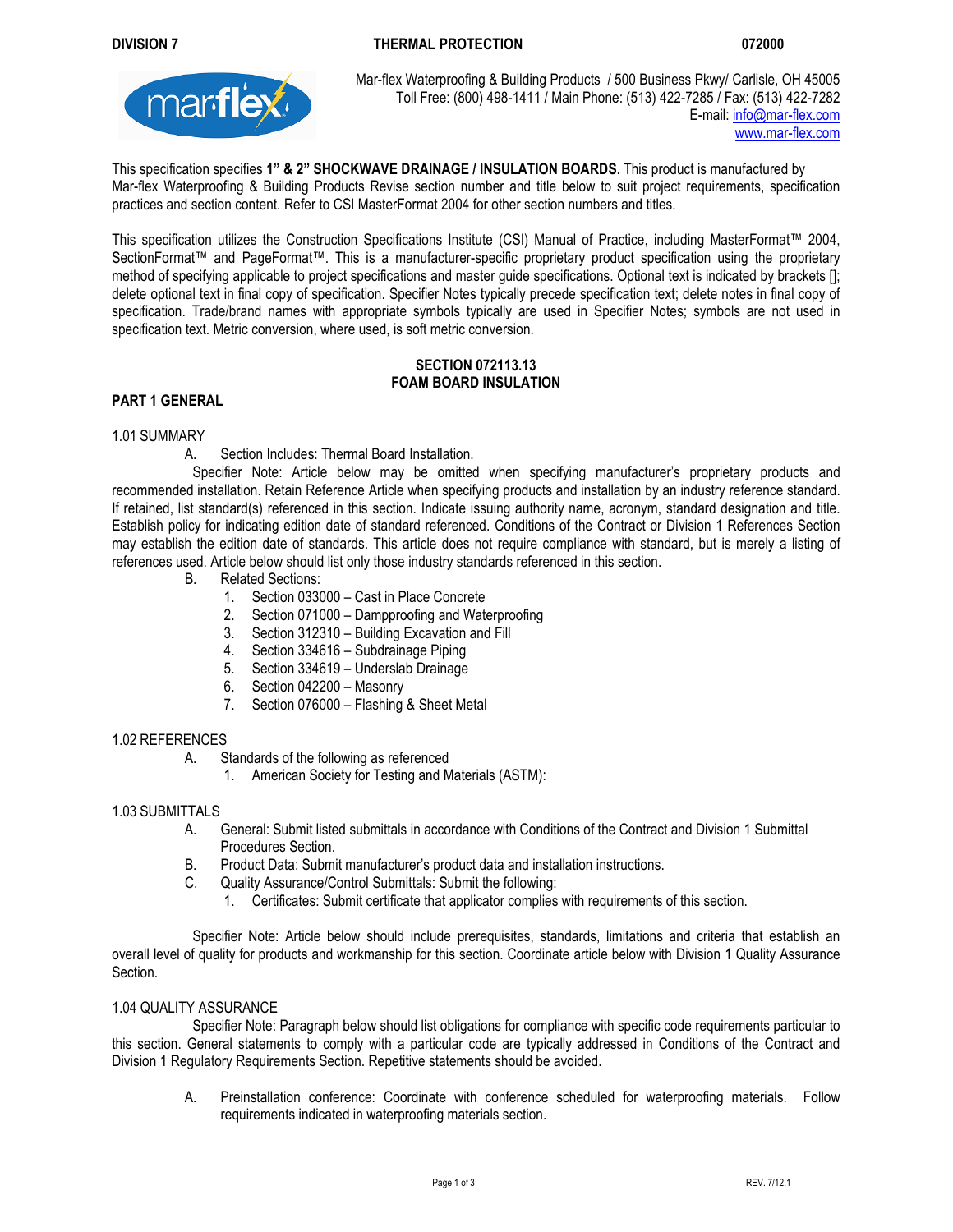Specifier Note: Article below should include special and unique requirements. Coordinate article below with Division 1 Product Requirements Section.

1.05 DELIVERY, STORAGE & HANDLING

- A. General: Comply with Division 1 Product Requirement Section.
- B. Delivery: Deliver materials in manufacturer's original, unopened, undamaged containers with identification labels intact.
- C. Storage and Protection: Store materials protected from exposure to harmful environmental conditions and at temperature and humidity conditions recommended by the manufacturer.

## 1.06 SEQUENCING AND SCHEDULING

A. Schedule installation after waterproofing installation but prior to backfill.

#### 1.07 WARRANTY

A. Manufacturer's 5 Year Material Warranty available.

#### **PART 2 PRODUCTS**

Specifier Note: Retain article below for proprietary method specification. Add product attributes, performance characteristics, material standards and descriptions as applicable. Use of such phrases as "or equal" or "or approved equal" or similar phrases may cause ambiguity in specifications. Such phrases require verification (procedural, legal and regulatory) and assignment of responsibility for determining "or equal" products.

#### 2.01 Foundation Drainage / Thermal Insulation

Specifier Note: Paragraph below is an addition to CSI SectionFormat. Retain or delete paragraph below per project requirements and specifier's practice.

- A. Manufacturer: Mar-flex Waterproofing & Building Products
	- 1. Contact: 500 Business Pkwy Carlisle, OH 45005; Telephone: (800) 498-1411, (513) 422-7285; Fax: (513) 422-7282
	- 2. E-mail: info@mar-flex.com; Website: www.Mar-flex.com
- B. ShockWave 1"or 2" Foundation Insulation/Drainage Boards:
	- 1. Material: Closed Cell Foam Board
	- 2. Thermal Resistance: (for 3 Layer Earth-Foam-Concrete) ASTM C-518
		- a. 1" not less than 9,
		- b. 2" not less than 13.50
	- 3. Transmissivity (Flow Rate) ASTM D-4716
		- a. 1" 50 gal/hr/lin.ft.
		- b. 2" 101.11 gal/hr/lin.ft.
	- 4. Permeability ASTM D-2434
		- a. 1" & 2" 36 gal./min. or 2160/hr.
	- 5. Foundation Drainage Rate: Up to 101.11 gal/hr/lin ft.

Specifier Note: Edit Article below to suit project requirements. If substitutions are permitted, edit text below. Add text to refer to Division 1 Project Requirements (Product Substitutions Procedures) Section.

## 2.02 PRODUCT SUBSTITUTIONS

A. Substitutions: Substitutions not permitted.

## 2.03 ACCESSORY MATERIALS

- A. Provide proprietary accessory materials or comparable, including the following:
	- 1. Marflex's 362 Mastic:
		- a. Material: Plastic or resin material compatible with the waterproofing membrane.

Specifier Note: Clips ease installation process and distributes weight of board while hanging to prevent damage during backfill.

- 2. Fasteners:
	- a. Product: Geo-Clips
	- b. Material: Pronged clips to distribute weight of board to prevent damage during backfill.

Specifier Note: For horizontal application, specify drainage material to remove drainage water.